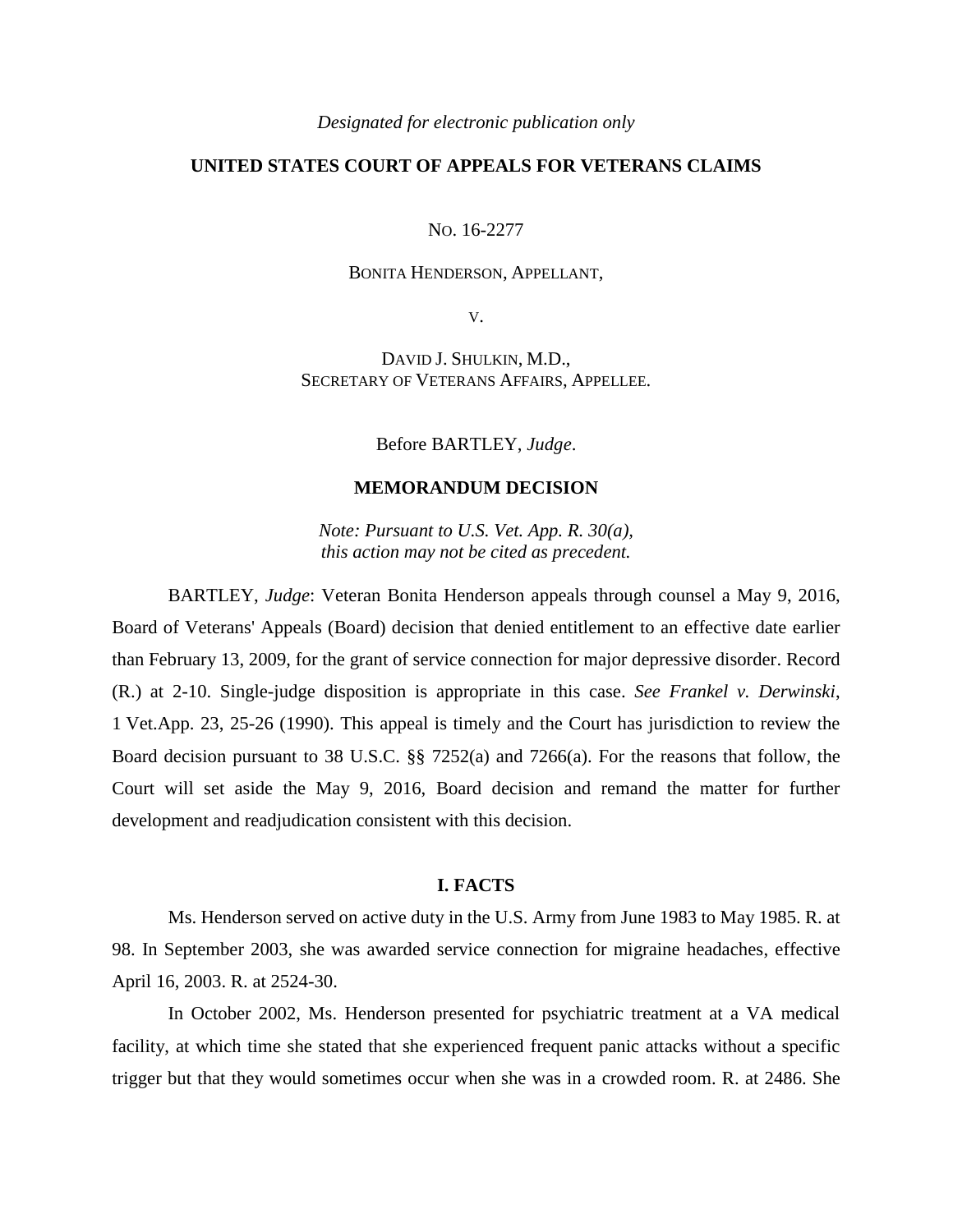also reported frequent depression. *Id*. Ms. Henderson described recurrent nightmares related to three specific events, two of which occurred during her military service. R. at 2487. In addition, Ms. Henderson stated that her mother had passed away three years prior "and this event ha[d] been extremely difficult." R. at 2486-87. The VA psychiatrist noted that Ms. Henderson had a medical history positive for migraine headaches and was currently taking amitriptyline as treatment.<sup>1</sup> R. at 2487. Following examination, the psychiatrist provided Axis I diagnoses of major depressive disorder and anxiety disorder and Axis III diagnoses of hypertension and migraine headaches.<sup>2</sup> R. at 2486-89.

In August 2004, Ms. Henderson submitted an informal claim for, inter alia, an increased evaluation for migraine headaches and service connection for a psychiatric disorder, including post-traumatic stress disorder (PTSD), depression, and anxiety. R. at 2393-94. In November 2004, a VA regional office (RO), inter alia, increased the evaluation for her migraine headaches and denied service connection for any psychiatric disorder. R. at 2247-56.

In January 2005, Ms. Henderson filed a Notice of Disagreement (NOD) with, inter alia, the denial of service connection for PTSD. R. at 2236. Attached to her NOD, Ms. Henderson included a November 2004 statement from her treating VA psychiatrist and psychologist, wherein the clinicians indicated that they had treated Ms. Henderson since November 2002 for PTSD "secondary to trauma which occurred while she was in the military." R. at 2239. They indicated that "[s]ince leaving the [s]ervice, she has had other stressful life events which further exacerbated her PTSD, Depression and Panic Attacks." *Id*. They further stated that "[i]n addition, she suffers intense and frequent migraine headaches . . . [and that h]er psychiatric symptoms as well as her migraine headaches are chronic and severe." *Id*.

 $\overline{a}$ 

<sup>&</sup>lt;sup>1</sup> Amitriptyline is an anti-depressant medication, which, in smaller doses, is also used in the treatment of migraine headaches. DORLAND'S ILLUSTRATED MEDICAL DICTIONARY 63 (32d ed. 2012) (hereafter DORLAND'S); THE MERCK MANUAL 1544-45, 1721, 1724 (19th ed. 2011).

<sup>2</sup> The *Diagnostic and Statistical Manual of Mental Disorders, Fourth Edition*, which was in effect in 2002, used a multiaxial system for classifying mental disorders. Axis I referred to clinical disorders, while Axis III referred to general medical conditions "that are potentially relevant to the understanding or management of the individual's mental disorder." DIAGNOSTIC AND STATISTICAL MANUAL OF MENTAL DISORDERS 27, 29 (4th ed., text revision 2000) (hereafter DSM-IV-TR).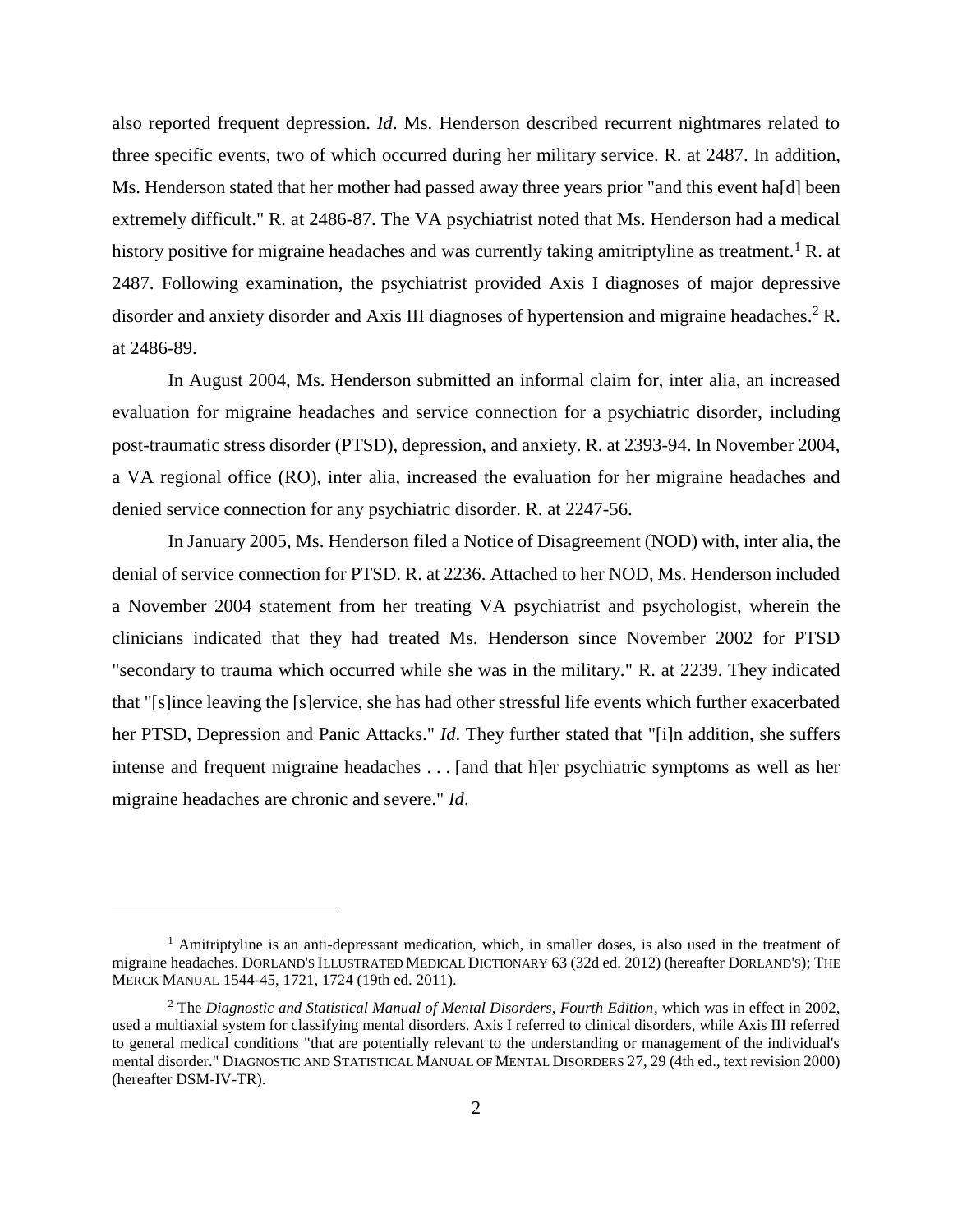Ms. Henderson subsequently asserted that in January 2006 she experienced a severe migraine that worsened and resulted in left-sided paralysis. R. at 1507. She indicated that she was hospitalized at a private hospital and was diagnosed with either a TIA (transient ischemic attack (mini-stroke)) or CVA (cerebral vascular accident (stroke)). *Id*. Following discharge from the private hospital, she sought treatment at a VA medical center. A January 2006 VA treatment record noted that Ms. Henderson had a "prior history of panic disorder and depression as well as [being] service connected for migraines" and that she reported a sudden onset of left hemiparesis.<sup>3</sup> R. at 1509. The physician noted that Ms. Henderson presented with signs and symptoms inconsistent with TIA or CVA and there were no neurologic findings that clearly identified a focal cerebral event. *Id*. The physician concluded that there was a questionable etiology for Ms. Henderson's reported symptoms, but suggested that migraines and conversion disorder<sup>4</sup> might be appropriate etiologies and ordered recommendations and diagnoses from the mental health clinic and neurological service. R. at 1510.

Upon neurologic examination in February 2006, Ms. Henderson provided the same history regarding the onset of her left-sided hemiparesis and informed the VA neurologist that she was diagnosed with a stroke or TIA. R. at 1512. The neurologist noted that Ms. Henderson gave "a convoluted and inconsistent story," R. at 1513, and her physical examination was inconsistent with a recent cerebral infarct, R. at 1515. He indicated that conversion or somatization disorders<sup>5</sup> may be potential diagnoses. *Id*.; *see* R. at 1410 (July 2006 VA neurology treatment record maintaining impression of potential diagnoses); *see also* R. at 1437-38 (VA treatment record noting that Ms. Henderson was diagnosed by a neurologist with conversion disorder).

In September 2006, a VA psychologist opined that Ms. Henderson's "medical problems are aggravated by [her] PTSD symptoms[,] and her depression and anxiety also are more difficult to

 $\overline{a}$ 

<sup>3</sup> Hemiparesis is defined as muscular weakness or partial paralysis affecting one side of the body. DORLAND'S at 837.

<sup>4</sup> Conversion disorder is a mental disorder characterized by conversion symptoms (loss or alteration of voluntary motor or sensory function suggesting physical illness, such as seizures, paralysis, dyskinesia, anesthesia, blindness, or aphonia) having no demonstrable physiological basis, and whose psychological basis is suggested by exacerbation of symptoms at times of psychological stress, relief from tension or inner conflicts provided by the symptoms, or secondary gain. DORLAND'S at 549; DSM-IV-TR at 492-498.

<sup>&</sup>lt;sup>5</sup> Somatization disorder is a mental disorder characterized by multiple somatic complaints that cannot be fully explained by any known general medical condition, but are not intentionally feigned or produced. DORLAND'S at 553; DSM-IV-TR at 486-490.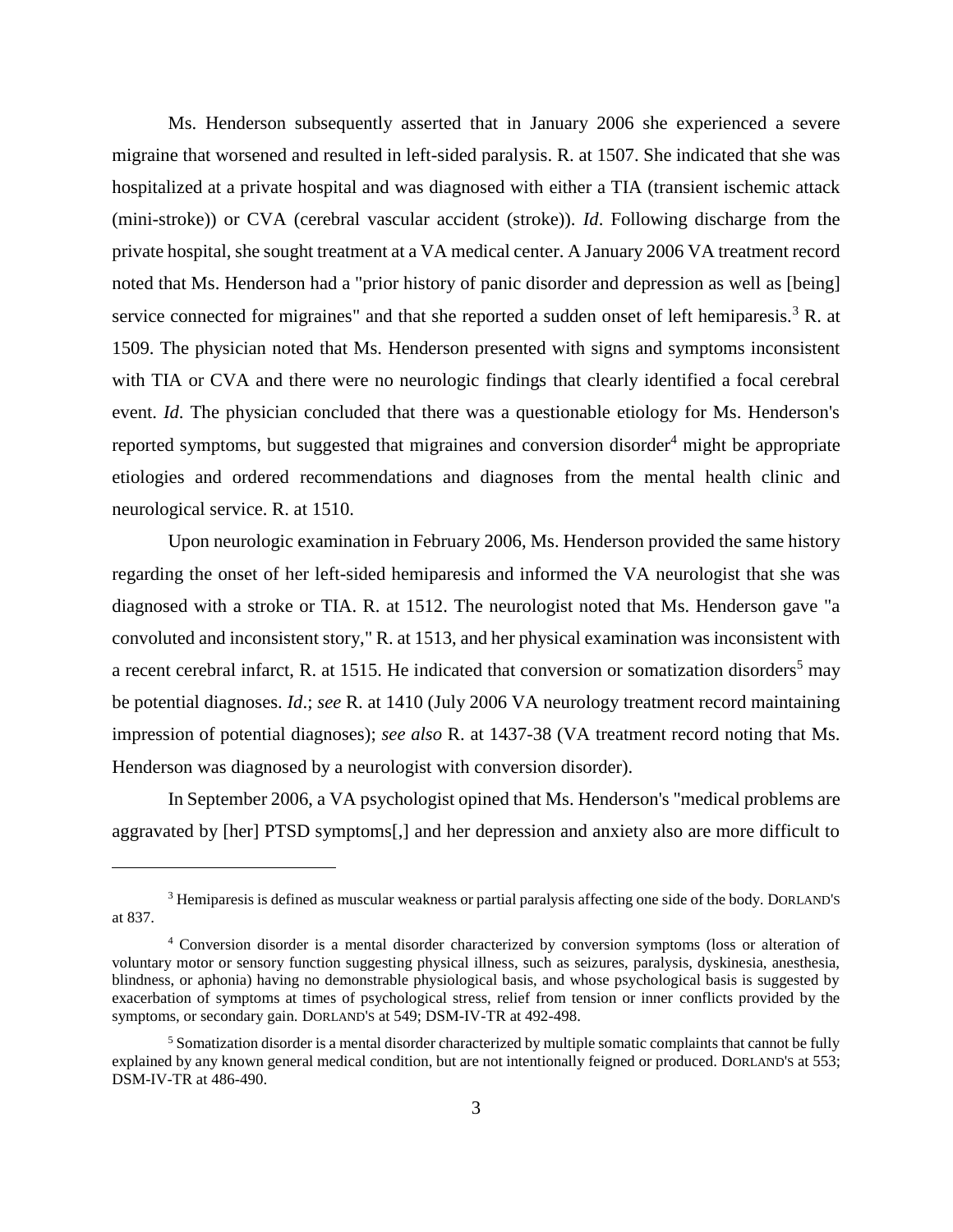treat as a result." R. at 1390. In August 2007, the same psychologist opined that Ms. Henderson's psychological stress was negatively affecting her physical health. R. at 1314. She specifically noted that Ms. Henderson "has been having many more migraines since she has tried to deal with her friend. She realizes the correlation." *Id*.; *see also* R. at 1301 (September 2007 VA treatment record: "Migraines have increased which she believes is due to stress.").

In February 2009, Ms. Henderson's then-representative informed the RO that "Ms. Henderson was claiming service connection for depression secondary to her service[-]connected migraine headaches." R. at 1223. He requested that the pending appeal for any psychiatric disorder include a secondary theory of entitlement and requested a VA examination. *Id*.

Upon VA psychiatric examination in March 2009, Ms. Henderson stated that "her migraine headaches have contributed significantly to her depression," primarily because her migraines necessitate that she frequently lie down in a dark room, causing helplessness and hopelessness, and prevent her from socializing. R. at 1211-15. Following examination, the examiner provided Axis I diagnoses of major depressive disorder, panic disorder, and alcohol abuse, and listed chronic headaches among the Axis III diagnoses. R. at 1216. The examiner opined that the major depressive disorder "does appear as likely as not due to [Ms. Henderson's] chronic migraine headaches." R. at 1209.

In April 2009, the RO granted service connection for major depressive disorder as secondary to the service-connected migraine headache disability, assigning an effective date of "February 13, 2009, the date the claim for service connection secondary to migraine headaches was submitted." R. at 1108. In June 2009, Ms. Henderson filed an NOD as to the effective date assigned. R. at 1023; *see also* R. at 1021 (report of contact documenting Ms. Henderson's contention that the effective date should be in 2004, when she filed her original claim). Following an October 2009 Statement of the Case, R. 1001-14, Ms. Henderson perfected the appeal to the Board in December 2009, R. at 998.

In June 2011, Ms. Henderson testified before the Board regarding the relationship between her depression and her migraine headaches. R. at 949-62. She testified that she began experiencing migraines after an incident that occurred during service. R. at 953. She indicated that her original claim for PTSD based on the same incident was denied, but she continued to pursue the etiology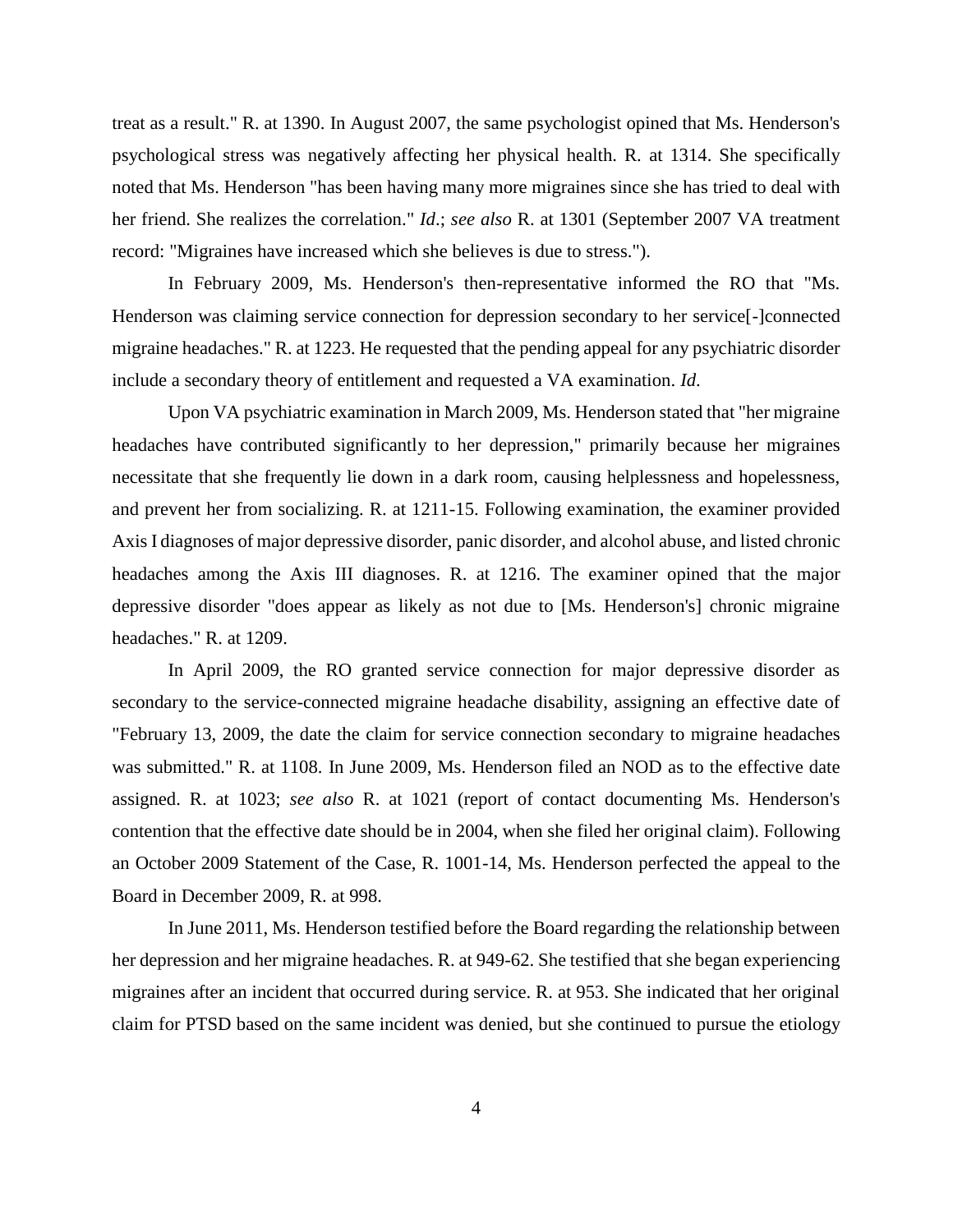of her psychiatric disability until eventually it was determined to be due to her migraines. R. at 954.

In February 2012, the Board denied Ms. Henderson's claim for an earlier effective date. R. at 936-46. The Board, noting that "[t]he regulations require that a claim must be filed," found that "the claim for service connection for a psychiatric disability on a secondary basis was not received until February 13, 2009." R. at 945. The Board further noted that, even assuming the August 2004 pending claim encompassed all possible theories of entitlement, "her major depressive disorder was first shown to be associated with her service-connected migraine headaches" during the March 2009 VA examination; therefore, an effective date earlier than February 13, 2009, could not be awarded. R. at 944-45. Ms. Henderson subsequently appealed the February 2012 Board decision to this Court.

In a March 2013 memorandum decision, the Court set aside and remanded the February 2012 Board decision, finding that the Board ignored "the evidence of record that suggests [] entitlement to secondary service connection may have arisen before the March 2009 VA examination [that] conclusively established a relationship between her major depressive disorder and her migraine headaches." R. at 920. The Court found that the Board failed to consider and discuss potentially favorable evidence of both disabilities existing since service and evidence before February 2009 suggesting a possible relationship between the two disabilities. R. at 920- 21.

In January 2014, the Board remanded the claim for a retrospective medical opinion addressing "[w]hether at any time prior to February 13, 2009, it is factually ascertainable that [Ms. Henderson's] major depressive disorder was either caused by or aggravated by her migraine headache disorder." R. at 817 (citing *Chotta v. Peake*, 22 Vet.App. 80, 86 (2008), and *Vigil v. Peake*, 22 Vet.App. 63, 67 (2008)). Following a "nonresponsive" medical opinion obtained in March 2014, R. at 16, the Board again remanded the claim in January 2015, R. at 14-18.

In a September 2015 opinion, a VA psychologist, "having done an extensive review" of the evidence of record, opined that she "is not able to find evidence that it is factually ascertainable that [Ms. Henderson's] depressive disorder was caused by or aggravated by her migraine headache disorder prior to Feb[ruary] of 2009." R. at 51-52. As rationale, the examiner indicated that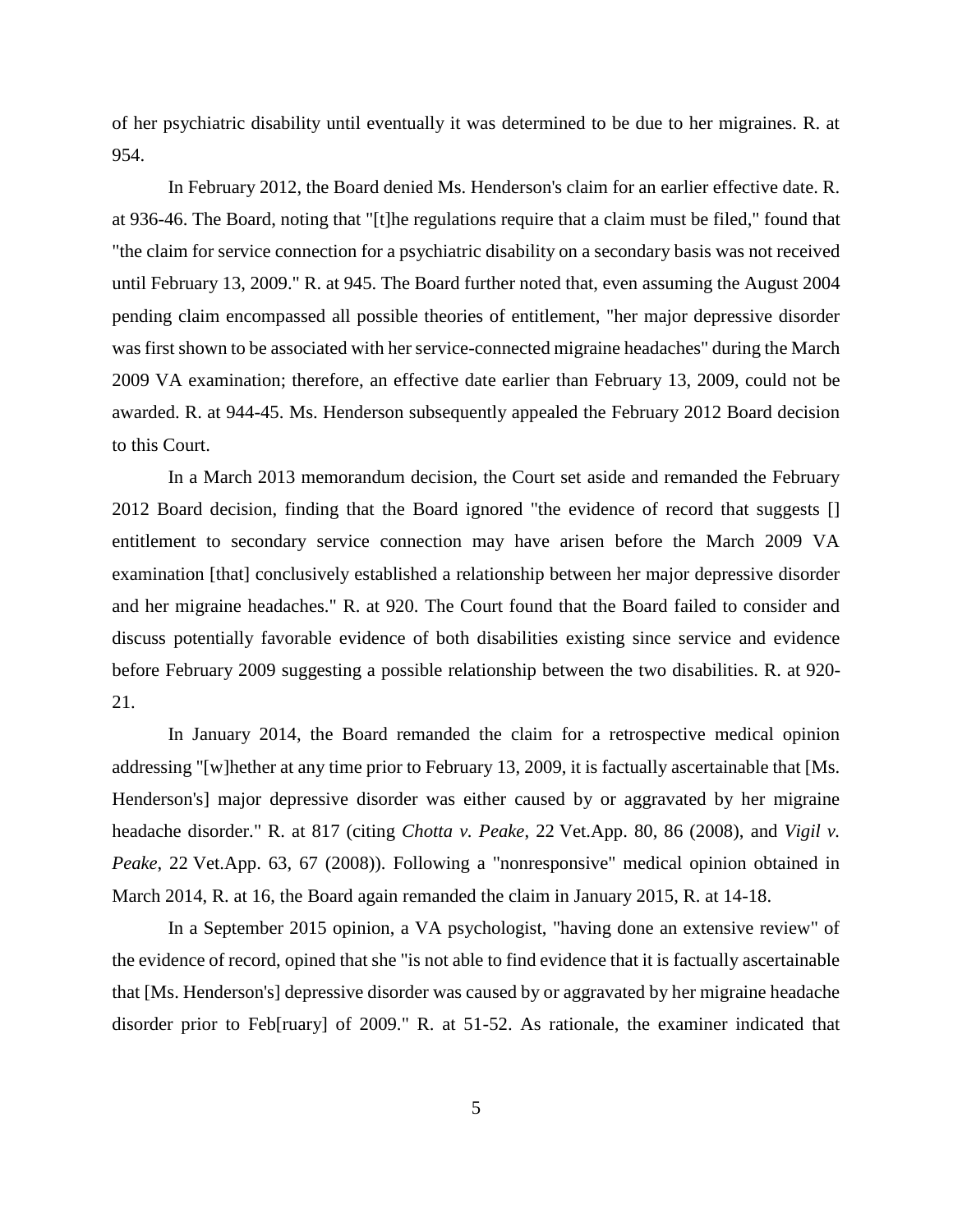"[w]hile the migraine disorder is identified by treating mental [health clinicians,] there is [no] documentation that the condition was negatively impacting her mood." R. at 52.

In May 2016, the Board issued the decision here on appeal. R. at 2-10. The Board found that Ms. Henderson filed a claim for service connection for a psychiatric disability on a secondary basis on February 13, 2009. R. at 3. The Board found that "the evidence of record simply did not show that her major depressive disorder was associated with her service-connected migraine headaches until the March 2009 VA psychiatric examination." R. at 7-8. The Board found the September 2015 medical opinion "highly probative insofar as it confirms that there was no evidence prior to February 2009 reflecting a psychiatric-impact of service-connected migraine headaches." R. at 9. This appeal followed.

#### **II. ANALYSIS**

Ms. Henderson argues that the Board failed to ensure that VA fulfilled its duty to assist by obtaining an adequate medical opinion addressing whether it was factually ascertainable prior to February 13, 2009, that her psychiatric condition was caused or aggravated by her serviceconnected migraine headaches. Appellant's Brief (Br.) at 5-9. In addition, she argues that the Board failed to provide an adequate hearing in that the acting veterans law judge who conducted the Board hearing did not comply with her duties under 38 C.F.R. § 3.103(c)(2). *Id*. at 9-12 (citing *Bryant v. Shinseki*, 23 Vet.App. 488, 496 (2010)).

The Secretary responds that the September 2015 medical opinion was adequate and, therefore, there was no error in the Board's reliance on the medical opinion to deny Ms. Henderson's claim. Secretary's Br. at 8-13. In addition, he argues that the Court should decline to address Ms. Henderson's argument regarding the adequacy of the Board hearing pursuant to the doctrine of issue exhaustion. *Id*. at 15-18. He further argues that if the Court addresses the issue of the adequacy of the Board hearing, the active veterans law judge complied with her regulatory duties and Ms. Henderson has failed to demonstrate prejudicial error. *Id*. at 19-27.

When a claim is remanded to provide the claimant with a VA medical examination or opinion, the Secretary must ensure that the examination or opinion is adequate. *Barr v. Nicholson*, 21 Vet.App. 303, 311 (2007). A VA medical opinion is adequate "where it is based upon consideration of the veteran's prior medical history and examinations," *Stefl v. Nicholson*,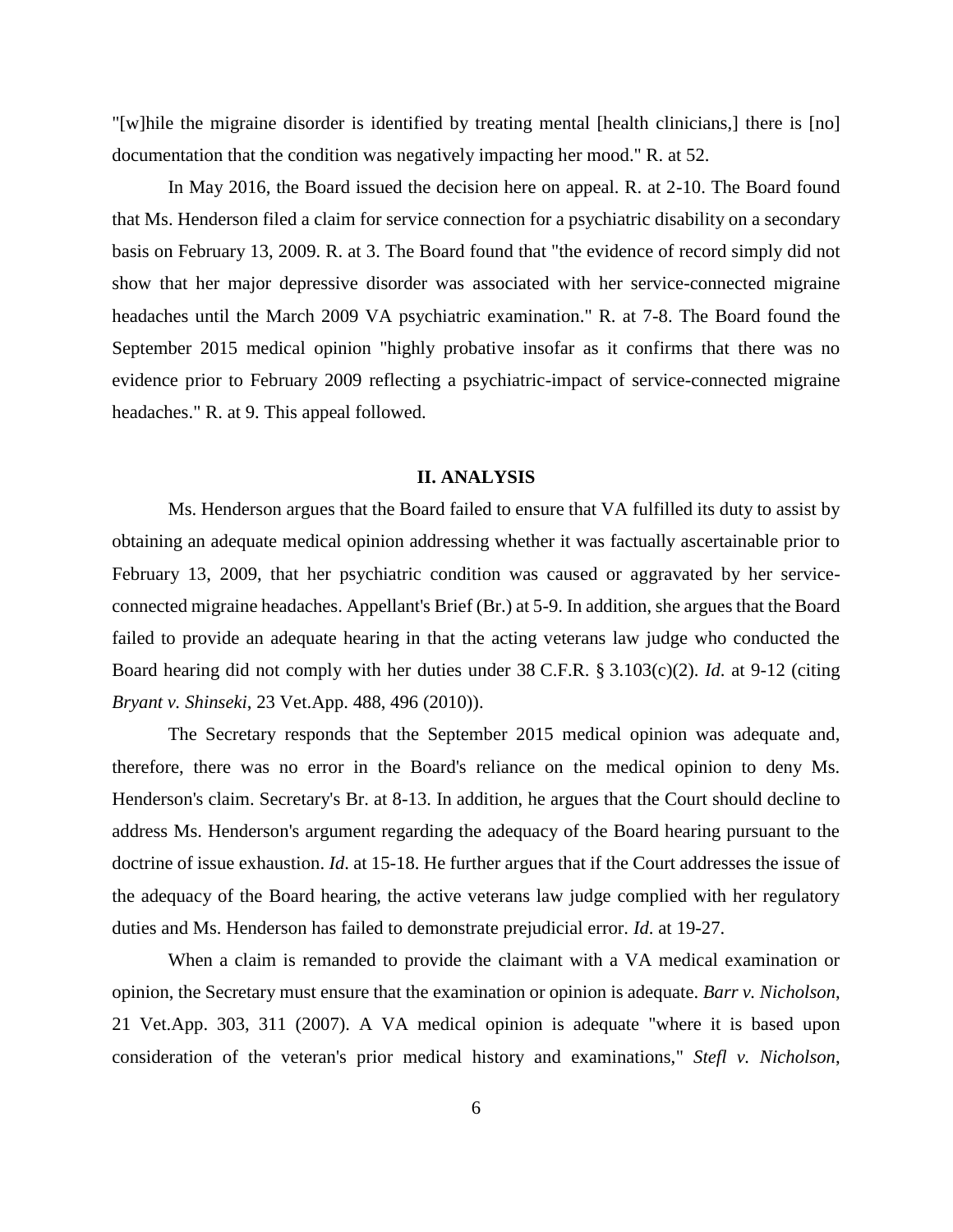21 Vet.App. 120, 123 (2007), "describes the disability . . . in sufficient detail so that the Board's 'evaluation of the claimed disability will be a fully informed one'," *id*. (quoting *Ardison v. Brown*, 6 Vet.App. 405, 407 (1994)), and "sufficiently inform[s] the Board of a medical expert's judgment on a medical question and the essential rationale for that opinion," *Monzingo v. Shinseki*, 26 Vet.App. 97, 105 (2012). *See also Acevedo v. Shinseki*, 25 Vet.App. 286, 293 (2012) ("[A]n adequate medical report must rest on correct facts and reasoned medical judgment so as [to] inform the Board on a medical question and facilitate the Board's consideration and weighing of the report against any contrary reports."); *Nieves–Rodriguez v. Peake*, 22 Vet.App. 295, 301 (2008) ("[A] medical examination report must contain not only clear conclusions with supporting data, but also a reasoned medical explanation connecting the two.").

The Board's determination of the adequacy of a medical opinion is a finding of fact subject to the "clearly erroneous" standard of review. 38 U.S.C. § 7261(a)(4); *D'Aries v. Peake*, 22 Vet.App. 97, 104 (2008); *see also Ardison*, 6 Vet.App. at 407 (holding that the Board errs when it relies on an inadequate medical examination). "A factual finding 'is "clearly erroneous" when although there is evidence to support it, the reviewing court on the entire evidence is left with the definite and firm conviction that a mistake has been committed.'" *Hersey v. Derwinski*, 2 Vet.App. 91, 94 (1992) (quoting *United States v. U.S. Gypsum Co.*, 333 U.S. 364, 395 (1948)). The Board must support its material determinations of fact and law with adequate reasons or bases. 38 U.S.C. § 7104(d)(1); *Pederson v. McDonald*, 27 [Vet.App. 276, 286 \(2015\)](https://1.next.westlaw.com/Link/Document/FullText?findType=Y&serNum=2035439893&pubNum=0000463&originatingDoc=I5eb0cbc0fe3711e69f02f3f03f61dd4d&refType=RP&fi=co_pp_sp_463_281&originationContext=document&transitionType=DocumentItem&contextData=(sc.Search)#co_pp_sp_463_281) (en banc); *Allday v. Brown*, 7 Vet.App. 517, 527 (1995); *Gilbert v. Derwinski*, 1 Vet.App. 49, 56–57 (1990). To comply with this requirement, the Board must analyze the credibility and probative value of evidence, account for evidence it finds persuasive or unpersuasive, and provide reasons for its rejection of material evidence favorable to the claimant. *Caluza v. Brown*, 7 Vet.App. 498, 506 (1995), *aff'd per curiam*, 78 F.3d 604 (Fed. Cir. 1996) (table).

In its decision, the Board found VA's duty to assist had been satisfied with respect to providing a VA examination or opinion because across the appeal period, the March 2009, March 2014, and September 2015 VA examiners "conducted physical examinations, were provided the claims file for review, recorded [Ms. Henderson's] history, and provided factually supported and explained opinions." R. at 5. The Board found the September 2015 medical opinion "highly probative" because it "confirm[ed] that there was no evidence prior to February 2009 reflecting a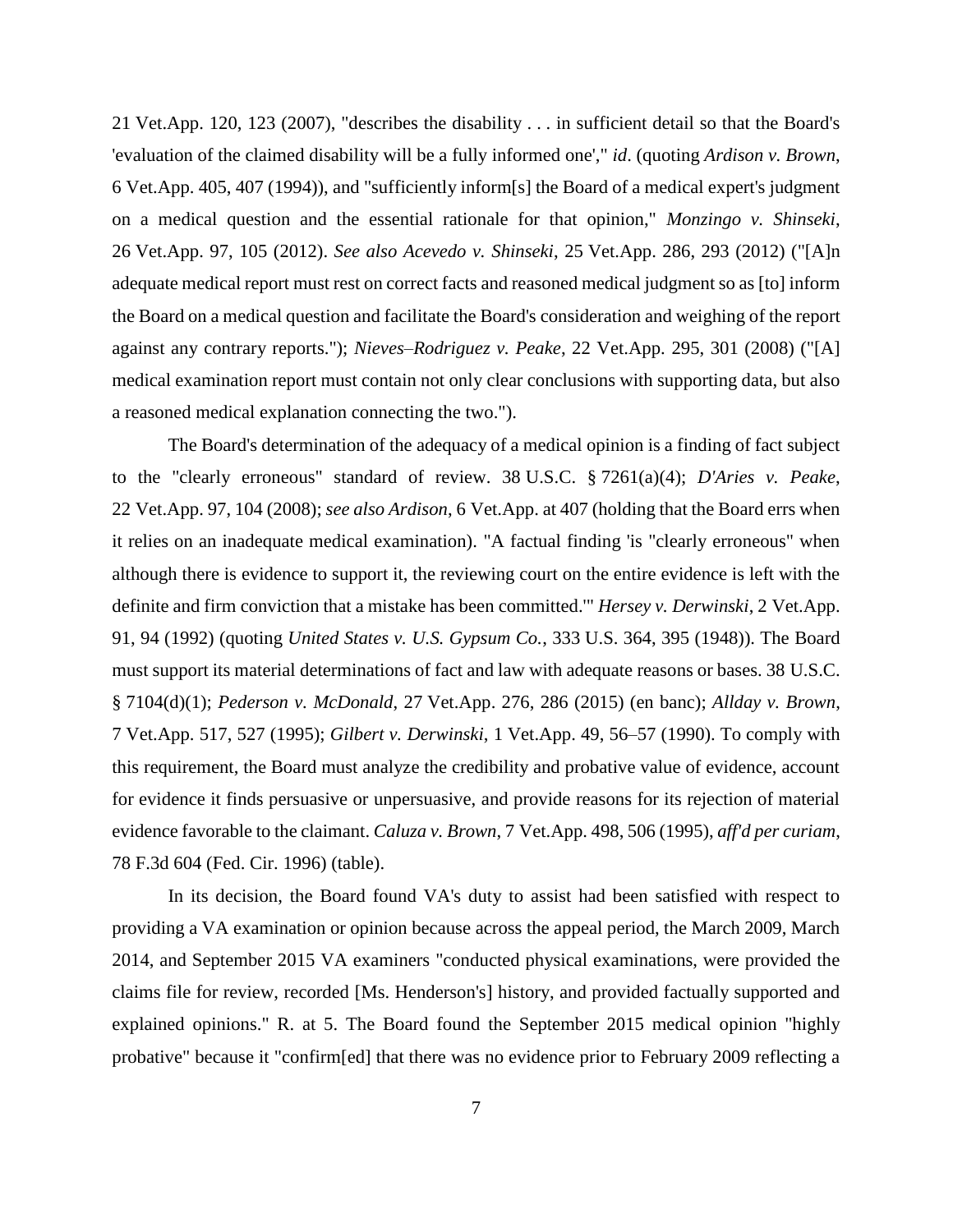psychiatric-impact of service-connected migraine headaches." R. at 9; *see also* R. at 7-8 ("[T]he fact remains that the evidence of record simply [does] not show that her major depressive disorder was associated with her service-connected migraine headaches until the March 2009 VA psychiatric examination.").

Despite the Board's finding to the contrary, the Court concludes that the September 2015 examiner's rationale is inadequate and the Board therefore erred by relying on it to deny Ms. Henderson's claim. The September 2015 examiner opined that she was unable to find evidence that it was factually ascertainable prior to February 2009 that Ms. Henderson's depressive disorder was caused or aggravated by her migraine headaches. R. at 51-52. As her sole rationale, the examiner noted that, although Ms. Henderson's treating mental health clinicians noted her coexisting migraine disability, the treatment records did not document that her migraine headaches negatively affected her mood. R. at 52. Although the examiner indicated that she performed an extensive review of Ms. Henderson's claims file, the examiner only discussed a lack of documentation in mental health treatment records of an effect of Ms. Henderson's migraines on her mood. R. at 52.

In rendering her opinion, however, the examiner did not acknowledge potentially favorable evidence, including evidence previously identified by the Court. R. at 920-21. In October 2002, a VA psychiatrist assigned an Axis III diagnosis of migraine headaches and noted that Ms. Henderson's migraine headaches were being treated with an anti-depressant medication. R. at 2486-89. In January 2006, Ms. Henderson reported left-sided hemiparesis arising from severe migraine pain. R. at 1507. Following examination, however, several VA clinicians indicated that the etiology of her symptoms was unclear and suggested mental health conditions as possible etiologies. R. at 1410, 1437-38, 1510, 1515. In September 2006, August 2007, and September 2007, Ms. Henderson's treating psychologist opined on a relationship between Ms. Henderson's migraine headaches and her psychiatric state. R. at 1301, 1314, 1390. Finally, during the June 2011 Board hearing, Ms. Henderson testified to a relationship between her migraine headaches and her depression as existing since service. R. at 952-53.

The Court recognizes that there is no reasons-and-bases requirement imposed on examiners and there is no requirement that a medical examiner comment on every favorable piece of evidence in the claims file. *Monzingo*, 26 Vet.App. at 105; *Acevedo*, 25 Vet.App. at 293. Nevertheless, the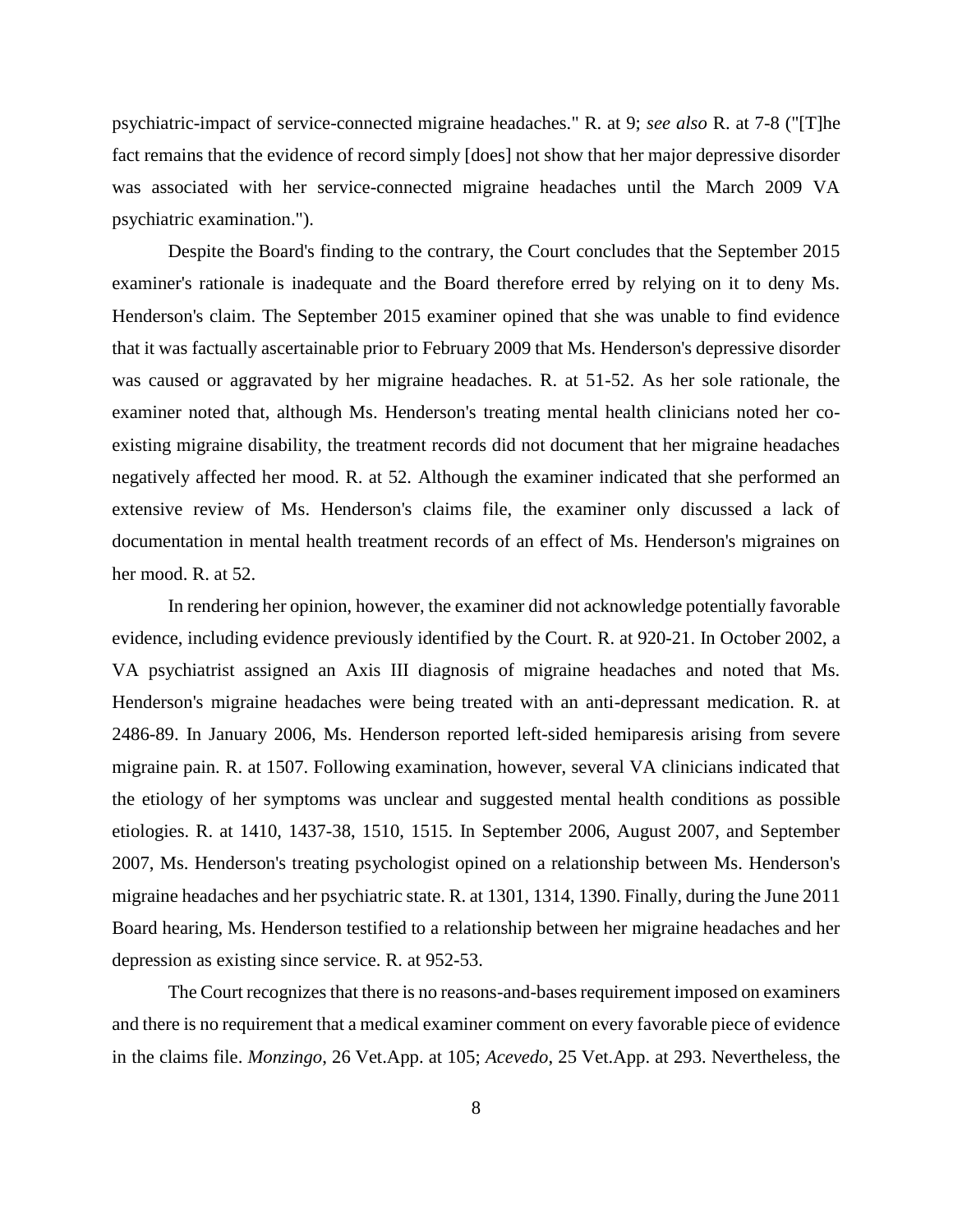probative value of a medical opinion derives from the "factually accurate, fully articulated, sound reasoning for the conclusion." *Nieves–Rodriguez*, 22 Vet.App. at 304. Although the examiner indicated that she reviewed all the relevant evidence of record, her rationale focused on the lack of a definitive medical relationship as noted in VA mental health treatment records and she failed to discuss potentially favorable evidence of record suggesting a relationship prior to February 2009. Absent any elaboration or additional discussion, the Court cannot conclude that the examiner's opinion was based on extensive review of the record or that her rationale was adequate to sufficiently inform the Board of the expert judgment that served as the basis for her opinion. *See Monzingo*, 26 Vet.App. at 105; *Acevedo*, 25 Vet.App. at 293; *Nieves-Rodriguez*, 22 Vet.App. at 301.

To the extent that the Board "observe[d] that evidence connecting major depressive disorder with a service-connected disability was not added to the record until *after* February 2009," R. at 8 (emphasis in original), it is undisputed that Ms. Henderson's August 2004 claim for service connection was pending in February 2009 and the Board, in the context of that pending claim, specifically requested a retrospective medical opinion. *See* R. at 16-17, 816-17; *Chotta*, 22 Vet.App. at 85 (holding that the duty to assist may include obtaining a retrospective medical opinion to fill in gaps in the medical evidence of record)*.* The Court notes that "in an original claim for benefits, the date the evidence is submitted or received is irrelevant when considering the effective date of the award." *McGrath v. Gober*, 14 Vet.App. 28, 35 (2000). The important inquiry is when the facts found demonstrate that entitlement to service connection arose, not the date the evidence demonstrating entitlement was submitted. *See* 38 U.S.C. § 5110(a) ("[T]he effective date of an award . . . shall be fixed in accordance with the facts found."); *McGrath*, 14 Vet.App. at 35 ("Thus, when an original claim for benefits is pending, . . . the date on which the evidence is submitted is irrelevant even if it was submitted twenty years after the time period in question."); *see also DeLisio v. Shinseki*, 25 Vet.App. 45, 48-49 (2011) (explaining that "an effective date should not be assigned mechanically based on the date of a diagnosis" and holding that the Board must examine "all of the facts" to determine when a condition first manifested).

The Board therefore erred in relying on the September 2015 opinion and remand for a new medical opinion is warranted. *See D'Aries*, 22 Vet.App. at 104; *Ardison*, 6 Vet.App. at 407; *see also Tucker v. West*, 11 Vet.App. 369, 374 (1998) (holding that remand is the appropriate remedy